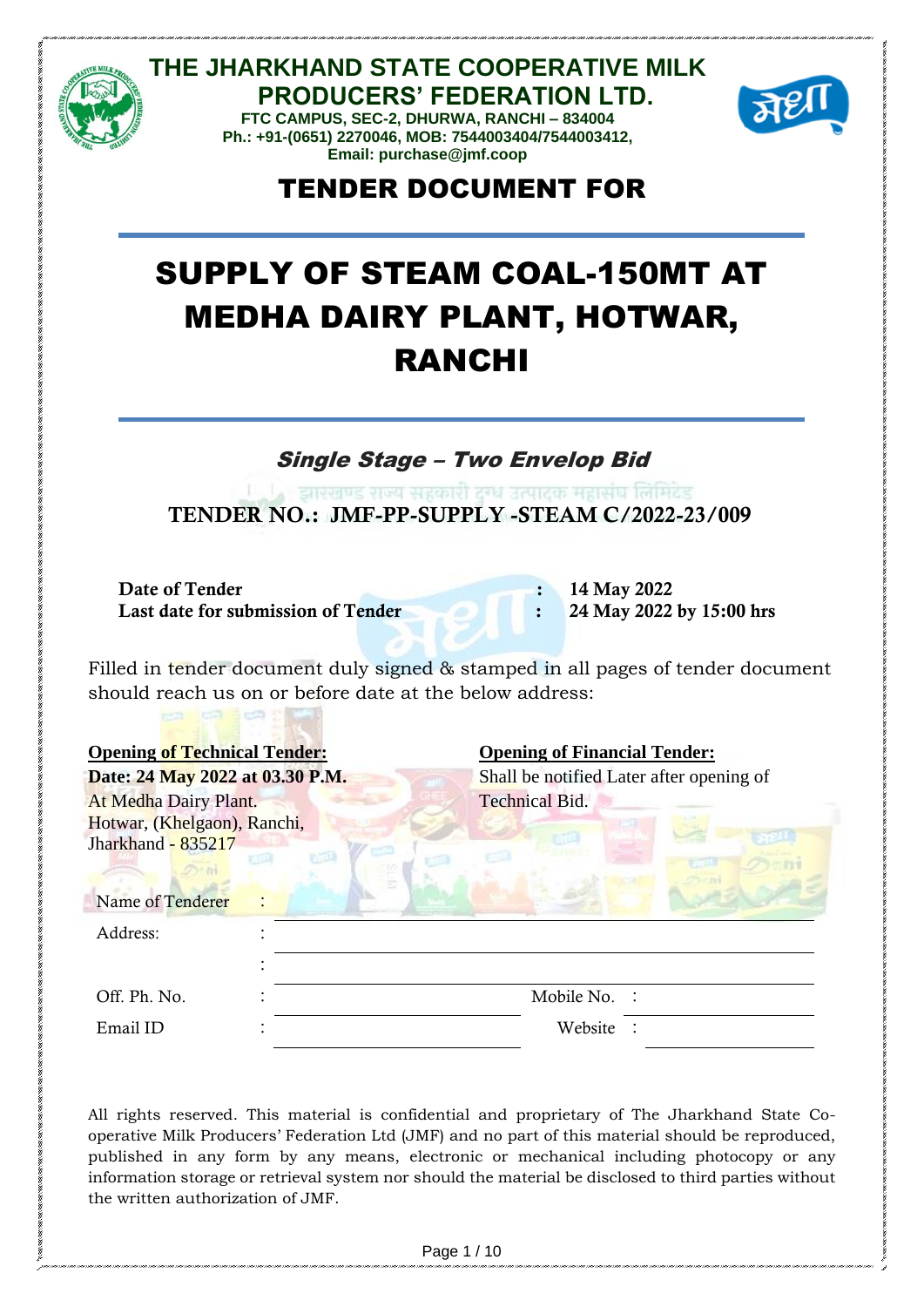

### **THE JHARKHAND STATE COOPERATIVE MILK PRODUCERS' FEDERATION LTD.**

**FTC CAMPUS, SEC-2, DHURWA, RANCHI – 834004 Ph.: +91-(0651) 2270046, MOB: 7544003404/7544003412, Email: purchase@jmf.coop**



#### **TENDER INVITATION**

#### **SEALED TENDER/QUOTATION IS BEING INVITED FOR SUPPLY OF STEAM COAL-150MT**

The Jharkhand State Cooperative Milk Producers' Federation Ltd. (JMF), registered under Jharkhand Co-operative Societies Act, 1935 is engaged in milk procurement, processing and marketing activities of item milk and milk products in the state of Jharkhand and is popularly

known for its brand '**Medha**'. Under an MoU, the Federation is being run & managed by the **National Dairy Development Board (NDDB)**.

Sealed tenders/offers are invited from reputed Agency/ Coal Trader/Suppliers for the supply of Steam Coal (GCV 5500-5800).

The list of items required; its quantity is listed herein below:

| S1.<br>No. | <b>Name of Items</b>                                                                                          | Req.<br>Qty | <b>Remarks</b>                                                                                                                                              |
|------------|---------------------------------------------------------------------------------------------------------------|-------------|-------------------------------------------------------------------------------------------------------------------------------------------------------------|
|            | SUPPLY OF STEAM COAL (GCV)<br>5500-5800),<br>(Grade<br>A,<br>Moisture- Under 8%,<br>Ash<br>Content-Under 14%) | 150 MT      | The rate quoted must be on F.O.R. basis<br>inclusive of P&F, Insurance, Freight, GST<br>etc for delivery at our Medha Dairy Plant,<br>Hotwar, Ranchi-835217 |

Sealed tenders/ offers may be submitted at the below address **on or before 24 May 2022 by 15:00 hrs** in a sealed cover super-scribing clearly with "**OFFERS FOR SUPPLY OF STEAM COAL (GCV 5500-5800)-150MT"**.

#### **The Jharkhand State Cooperative Milk Producers' Federation Ltd**

Medha Dairy Plant, Beside Birsa Munda Central Jail, Hotwar, Ranchi - 835217, Jharkhand, INDIA. Ph. No: 7544003404/7544003412/0651-2270046 Email: [purchase@jmf.coop](mailto:purchase@jmf.coop)

#### **TENDER SUBMISSION:**

The evaluation will be done based on the Successful Bidder, whose bids are found eligible and has offered the lowest landed cost to Medha Dairy plant.

SEALED-TENDERS are invited for Supply of Steam Coal (GCV 5500-5800) in single stage two cover system *i.e.* Pre-Qualification/Technical Bid (Technical Envelope) and Financial Bid (Commercial Envelope) as below:

#### **Envelope 1: Technical Bid**

The bidder should submit relevant documents, eligibility criteria, technical details as required in enclosed **Annex-I & Annex-III**.

#### **Envelope 2: Commercial Bid**

The bidders should quote the prices in Indian Rupees in price bid format in the Financial /Commercial Bid Format enclosed as **Annex-II.**

Under this process, the Eligibility and qualification of the Applicant/ Agency will be first examined based on the detail submitted under first cover (Technical Bid) with respect to eligibility criteria and specifications prescribed in this tender document. The Price Bid under the second cover shall be opened for only those Applicants whose technical Applications are responsive to eligibility and qualifications requirements as per Tender document.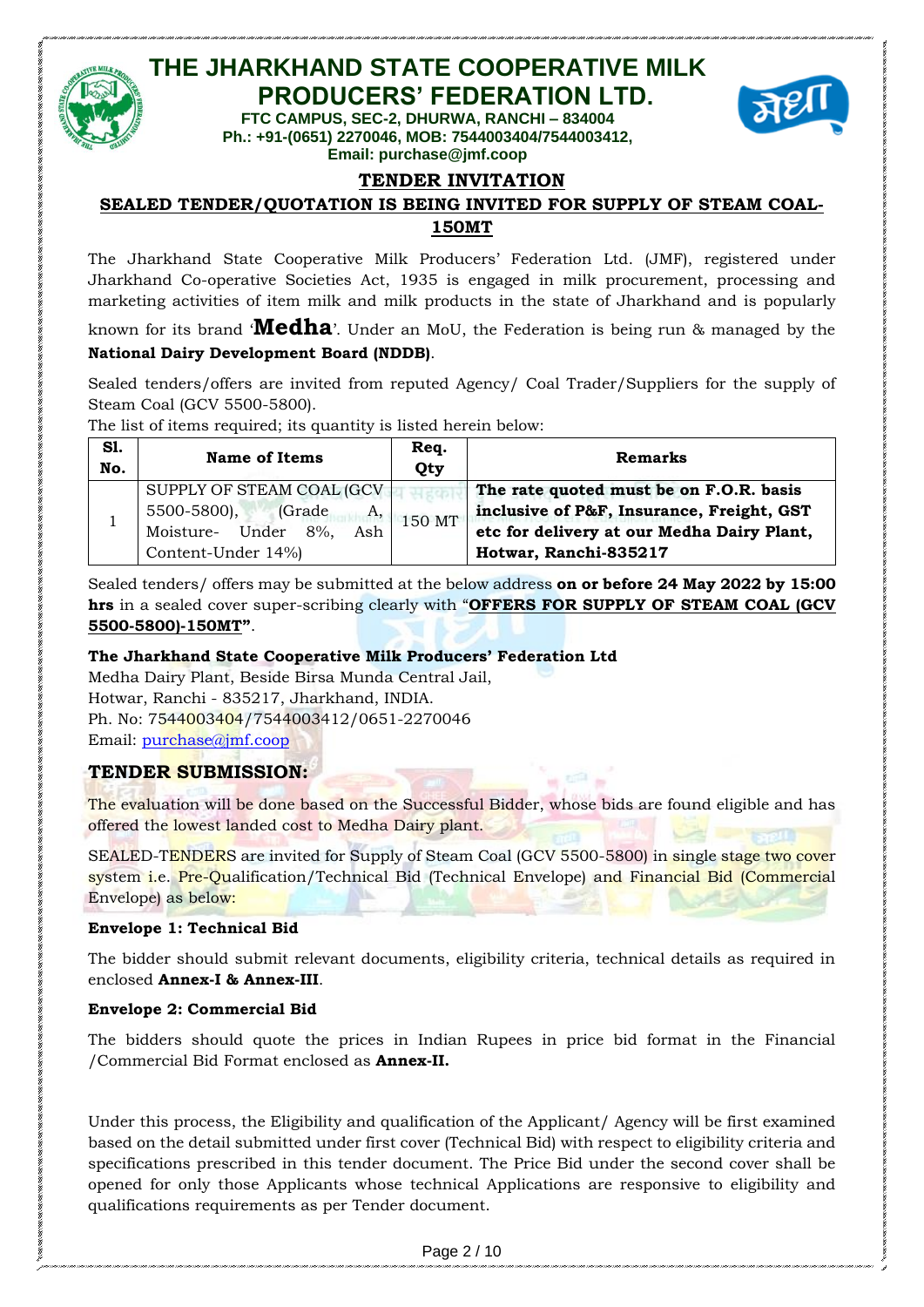

#### **THE JHARKHAND STATE COOPERATIVE MILK PRODUCERS' FEDERATION LTD. FTC CAMPUS, SEC-2, DHURWA, RANCHI – 834004 Ph.: +91-(0651) 2270046, MOB: 7544003404/7544003412,**



#### **Email: purchase@jmf.coop** 1. INSTRUCTIONS TO BIDDERS

- 1) The Bidder is expected to examine all instructions, forms, terms, and specifications in the Bidding Document. Failure to furnish all information or authentic documentation required by the Bidding Document may result in rejection of the Bid.
- 2) The Bid shall comprise of two envelopes (one containing the Technical Bid and the other the Financial or Price Bid) to be submitted simultaneously under one main envelope.
- 3) The Bidder shall submit the Technical Bid and Financial Bid using the appropriate Bid Submission Format provided in Bidding/ Tender document or as requested in Bid document. The forms/ formats must be completed without any alterations to their format, and no substitutes shall be accepted.
- 4) Tender bid can be sent by post/ courier or submitted by hand at our office by time as specified in tender notice. Tenders received late will be rejected.
- 5) Bid can be submitted by hand or by post/ courier. For bids submitted by post or Courier, it is bidder's responsibility that bid reaches our office on or before the scheduled time and date.
- 6) In case tender opening date is declared a Holiday, bids shall be opened on next working day at the same time specified in tender. टाएरतण्ड राज्य सरकारी टेम्घ उत्पाटक महासंघ लिमिटेड
- 7) The unit rates and the prices shall be quoted by the Bidder entirely in Indian Rupees unless otherwise specified in Bidding/ Tender document in case of International Competitive Bidding (ICB). All payments shall be made in Indian Rupees only, unless otherwise specified in the Bidding/ Tender document.
- 8) To establish their eligibility, Bidders shall complete the eligibility criteria specified /requested in the Bid/ Tender document.
- 9) To establish the conformity of the Goods and Related Services to the Bidding Document, the Bidder shall furnish as part of its Bid, the documentary evidence (specifications, designs and drawings and others), supply samples where asked for, demonstrate trials or carry out tests as specified in Bidding /tender document.
- 10) Any attempt by a Bidder to influence the Procuring Entity "The Jharkhand State Cooperative Milk Producers' Federation Ltd. (JMF)", in the examination, evaluation, comparison, and post qualification of the Bids or Contract award decisions may result in the rejection of its Bid, in addition to the legal action which may be taken by the Procuring Entity under the Act and the Rules.
- 11) Information relating to the examination, evaluation, comparison, and post-qualification of Bids, and recommendation of contract award, shall not be disclosed to Bidders or any other persons not officially concerned with such process until information on Contract award is communicated to all Bidders.
- 12) To assist in the examination, evaluation, comparison and qualification of the Technical or Financial Bids, the Bid evaluation committee may, at its discretion, ask any Bidder for a clarification regarding its Bid. The committee's request for clarification and the response of the Bidder shall be in writing.
- 13) Any clarification submitted by a Bidder with regard to his Bid that is not in response to a request by the Bid evaluation committee shall not be considered.
- 14) The determination of qualification of a Bidder in evaluation of Technical Bids shall be based upon an examination of the documentary evidence of the Bidder's qualifications submitted by the Bidder and in accordance with the qualification criteria indicated in Qualification and Evaluation Criteria. Factors not included in Qualification and Evaluation Criteria shall not be used in the evaluation of the Bidder's qualification.
- 15) The Bid evaluation committee shall have full powers to undertake negotiations where it deemed necessary. Negotiations may, however, be undertaken only with the lowest Bidder(s) only.
- 16) JMF reserves the right to accept or reject any Bid, and to annul the Bidding process and reject all Bids at any time prior to Contract award without assigning any reasons thereof and without thereby incurring any liability to the Bidders.
- 17) JMF shall award the contract to the Bidder whose offer has been determined to be the lowest in accordance with the evaluation criteria set out in Evaluation and Qualification Criteria and if the Bidder has been determined to be qualified to perform the contract satisfactorily.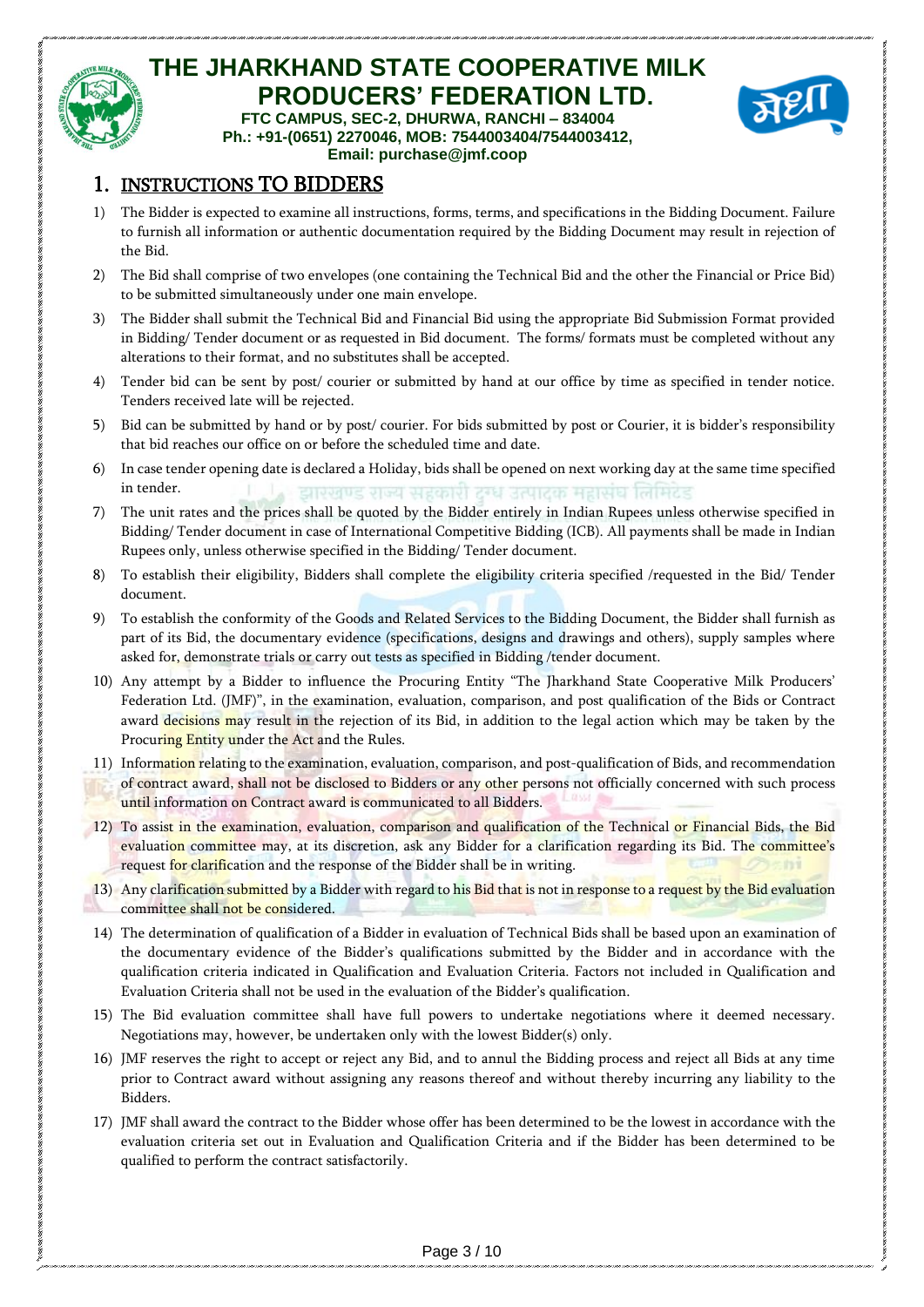

#### **THE JHARKHAND STATE COOPERATIVE MILK PRODUCERS' FEDERATION LTD. FTC CAMPUS, SEC-2, DHURWA, RANCHI – 834004 Ph.: +91-(0651) 2270046, MOB: 7544003404/7544003412,**



### **Email: purchase@jmf.coop**

#### **2. ELIGIBILITY AND QUALIFICATION REQUIREMENTS:**

The bidders must meet the following minimum qualifying criteria:

- a) That, bidder in the same name & style, should be in business at least for three years at the time of bid opening. In case of change of name of the bidder by merger /acquisitions/change in status, the bidder may be eligible based on the documentary evidence.
- b) That, bidder should have valid registration under various act they may be applicable for the supply/contract proposed. This shall include but not limited to Income tax, Companies Act, Goods & Service Tax (GST), Welfare Cess Act apart from any other applicable tax-imposed time to time by State/Central Govt. and Employee State Insurance, Contract Labour, Provident Fund etc.
- c) That, bidder's financial turn-over in the same name & style during each of the last three financial years (to be specified in the bid document) should not less than 50% but relaxation can be extended with the approval of Competent Authority.
- d) Copy of the Income Tax Returns for three previous years for income tax purpose.
- e) Copy of TDS certificate issued by the client to substantiate the claim for the value of works executed in the private sector.
- f) Copy of form 26AS for the last three financial years.

**Interested bidders are instructed to read the complete bid document carefully and submit their valuable Tender on or before the due date mentioned above.**

**Late submission of Tender & Tender sent through email will not be considered in any case.** 

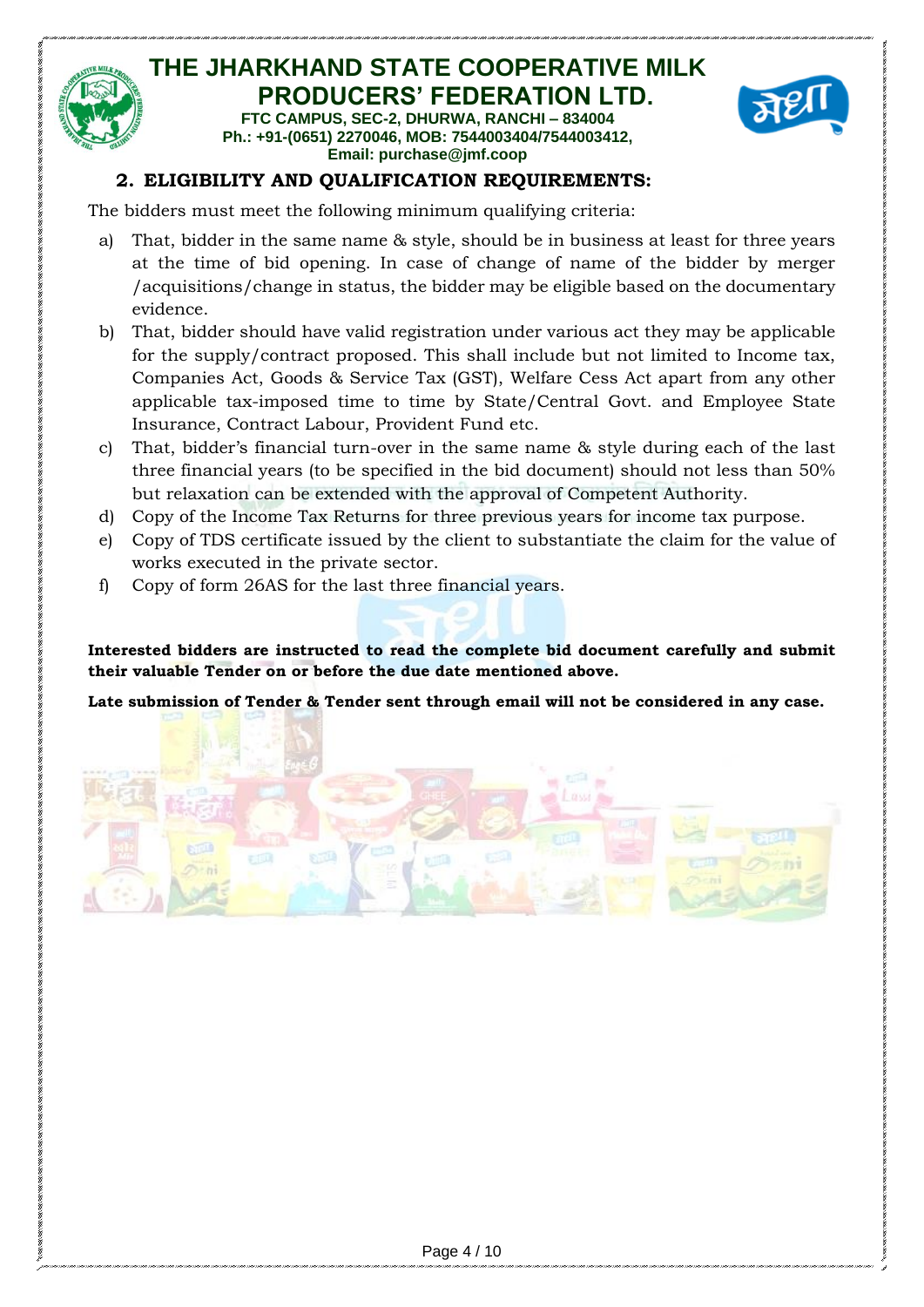

#### **THE JHARKHAND STATE COOPERATIVE MILK PRODUCERS' FEDERATION LTD. FTC CAMPUS, SEC-2, DHURWA, RANCHI – 834004 Ph.: +91-(0651) 2270046, MOB: 7544003404/7544003412,**



**Email: purchase@jmf.coop**

#### **3. TERMS AND CONDITIONS:**

- 1. The bidder needs to fill the company's detail in the prescribed format enclosed in **Annexure - I**.
- 2. The bidder must indicate their GST and PAN as mentioned in the proforma **(Annexure -I)** and submit along with tender, filling which, the offer of the party may summarily be rejected.
- 3. The bidders are instructed to quote the price as per the enclosed format "**Annexure-II: Financial / Commercial Bid"** wherein all parameters need to be filled for quoted items.
- 4. The bidder must follow the scope of work/ technical specifications and quantity while quoting for the items mentioned in **Annexure - III.**
- 5. The rate/ price for the items must be quoted/ offered on F.O.R. at destination basis inclusive of P & F, Insurance, Freight/ Transportation, GST charges etc.
- 6. The suppliers have to present all supporting documents with bill.
- 7. The bidder will have to procure and supply coal from valid and legal sources.
- 8. The bidder will have to submit valid mining challan/document as proof along with the supply of coal. If the bidder does not submit valid mining challan/document along with the supply, the supply of coal will be rejected.
- 9. **Payment Terms:** 100% within 30 days from the date of receipt of materials, its acceptance and Submission of bills.
- 10. **EARNEST MONEY DEPOSIT**: a) Technical Bid should accompany an earnest money deposit of Rs. 20,000/- (Rupees Twenty Thousand only) in the form of a Demand Draft drawn in favor of "**Jharkhand State Co-Op. Milk Producers' Federation Ltd**." payable at Ranchi on a scheduled/nationalized bank. JMF shall not be liable for payment of any interest on EMD.
	- a. Any request by the bidders to consider their EMD furnished by them to JMF for any other contract/ tender cannot be considered as EMD for this tender.
	- b. The EMD will be returned to the unsuccessful bidders soon after the orders are placed to the successful bidder. In case of successful bidder, the EMD shall be converted to performance security deposit and will be returned after completion of contract/ delivery, subject to successful performance.

c. If the tenders are cancelled or recalled on any ground(s), the EMD will be refunded to the agency/agencies.

- d. The earnest money deposited for the tender will not be returned to the bidders till the acceptance of tender or three months or after finalization of tender, whichever is earlier.
- e. No interest will be paid on this EMD deposit.
- 11. The EMD will be forfeited in following cases:
	- a. If the bidder fails to accept the order based on his offer (bid) and within the prescribed time.
	- b. If the performance during the contract period is found unsatisfactory.
- 12. The Tender is liable to be rejected in case EMD at prescribed rate is not furnished along with the tender.
- 13. The offer shall remain open for acceptance for a period of 120 days from the date of opening of tenders. Withdrawal of offer before expiry of validity period will result the forfeiture of the earnest money of the tenderers withdrawing his offer.

Page 5 / 10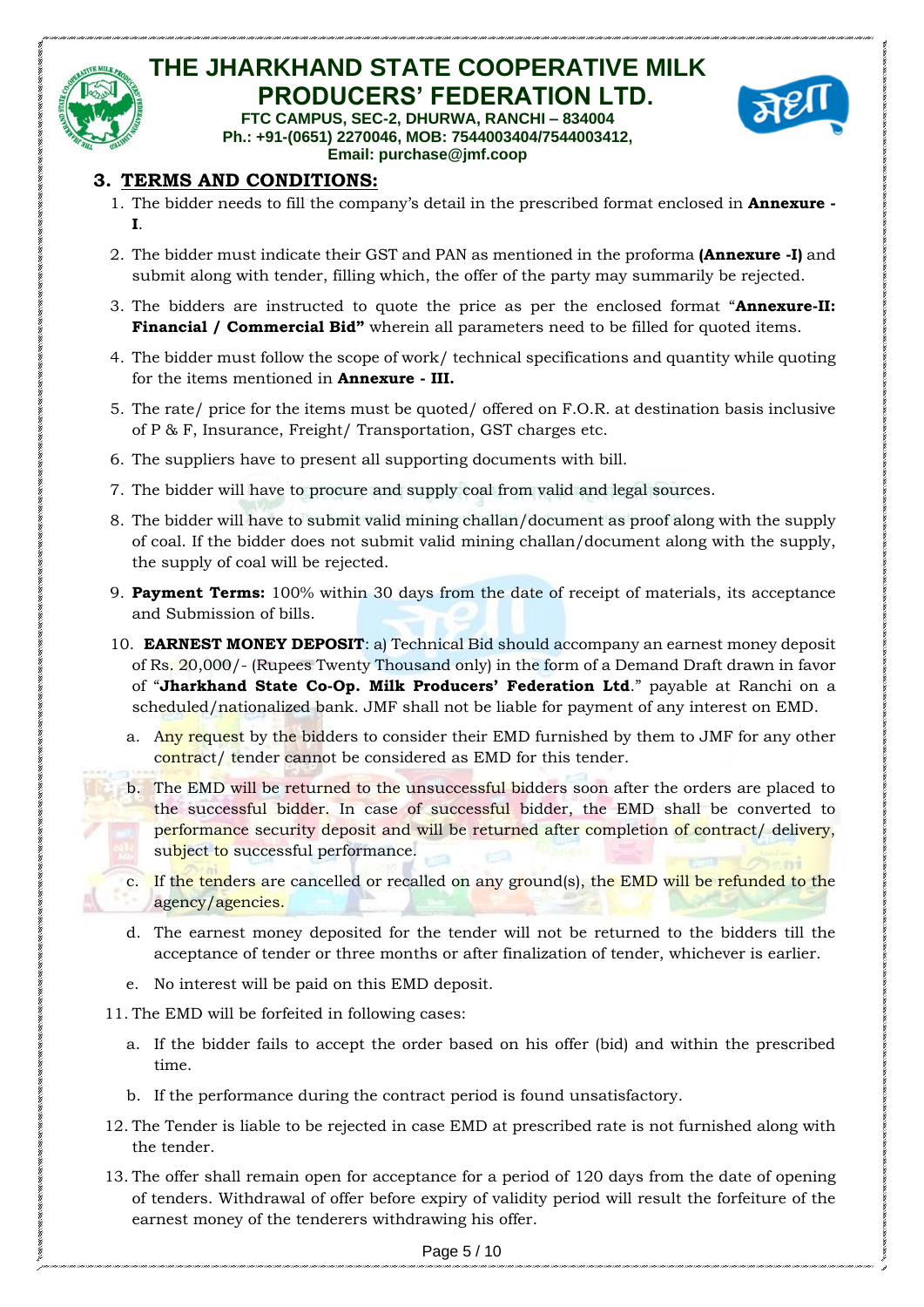#### **THE JHARKHAND STATE COOPERATIVE MILK PRODUCERS' FEDERATION LTD. FTC CAMPUS, SEC-2, DHURWA, RANCHI – 834004 Ph.: +91-(0651) 2270046, MOB: 7544003404/7544003412, Email: purchase@jmf.coop**



- 14. Specifications of coal offered by the Bidders are subject to acceptance by our Technical Team. In case no specifications offered by the bidder or specs offered are not approved by the technical team, JMF at its option may provide the bidder an opportunity to furnish additional specs.
- 15. Award of PO(s) which will be based on price competitiveness and requirement of JMF and governed by other terms and conditions of this Bid document.
- 16. Bid must be unconditional and non-suggestive. Bids with conditions/suggestions are liable to be summarily rejected. Any bidder specifying conditions/suggestions that are in material contravention with the terms of may be debarred from participation in the future bid process as decided by JMF.
- 17. Documents shall be legible. Erasures and other changes shall be countersigned by the Authorized Signatory.
- 18. **Clarification of Bids:** To assist in the examination, evaluation and comparison of bids, the empowered committee/ official may ask bidders individually for clarification of their bids, including breakdowns of unit prices. The request for clarification and the response shall be in writing or e mail, but no change in the price or substance of the bid shall be sought, offered or permitted except as required to confirm the correction or arithmetical errors discovered during the evaluation of the bids.
- 19. JMF reserves the right to verify/seek confirmation of all original documentary evidence submitted by Bidder in support of above-mentioned eligibility criterion. In case any information furnished by the bidder is found to be false/incorrect at any stage, the bid shall be summarily rejected and no correspondence on the same shall be entertained.
- 20. **Force Majeure:** In the event of any unforeseen circumstances directly interfering with the supply of goods/work/service arising during the execution of order such as war, hostilities, acts of the public enemy, civil commotion, sabotage, fires, floods, earthquakes, explosions, epidemics, quarantine restrictions, strikes, lockouts, or acts of God, the Bidder shall, within a week from the commencement thereof, notify the same in writing to the Purchaser with reasonable evidence thereof. Either party shall have the option to terminate the contract on expiry of 30 days of commencement of such force majeure by giving 14 days "notice to the other party in writing. In case of such termination, no damages shall be claimed by either party against the other.
- 21. **Code of Ethics:** The Purchaser as well as the Bidder shall observe the highest standard of ethics including laws against fraud and corruption in force in India namely "Prevention of Corruption Act 1988", during the procurement or execution of such supply, installation and commissioning orders. If the bidders are found in Bid pooling or against law against fraud and corruption, then their firms may be blacklisted.
- 22. Submission of tenders shall carry the undertaking that the tenderer concerned has studied the terms and conditions, specifications, quality, type, character and workmanship of the materials tendered.
- 23. On receiving orders from JMF, the supply of Product at Jharkhand Milk Federation, Ranchi or any location specified by it shall be the responsibility of the supplier. The rejected material, if any, shall have to be lifted by the supplier at their own cost within a week time from the date of intimation from JMF. JMF shall not be responsible for any deterioration due to delayed lifting of the rejected material by the supplier.
- 24. Material to be suitably packed to prevent damages during transit.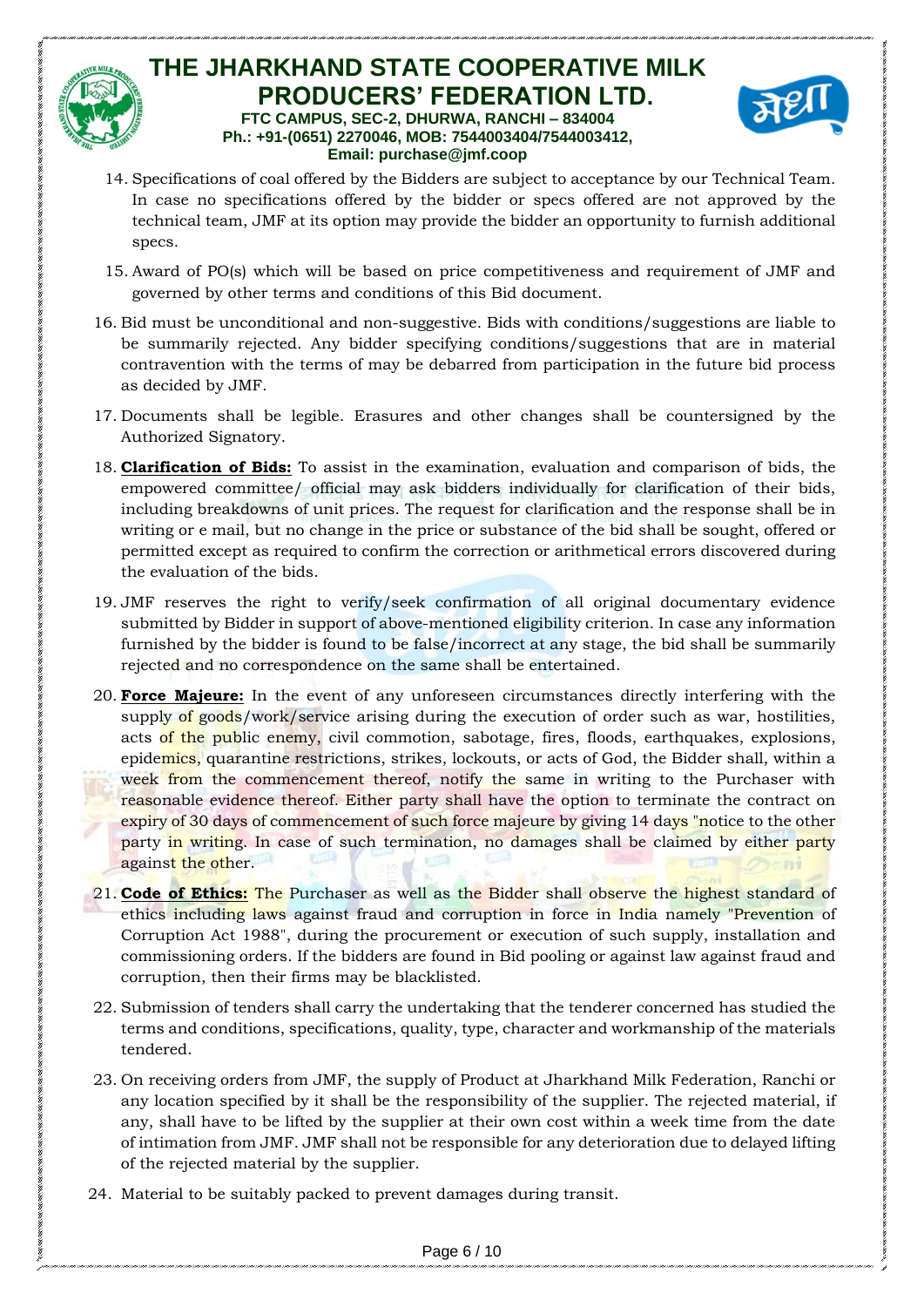

#### **THE JHARKHAND STATE COOPERATIVE MILK PRODUCERS' FEDERATION LTD. FTC CAMPUS, SEC-2, DHURWA, RANCHI – 834004 Ph.: +91-(0651) 2270046, MOB: 7544003404/7544003412, Email: purchase@jmf.coop**



- 25. GST TDS  $@2\%$  shall be deducted from the payment made or credited to the supplier (Deducted) of taxable goods or services or both, where the total value of such supply, under a contract, exceeds two lakh and fifty thousand rupees which is effective from 1st November, 2018
- 26. JMF has right to summarily reject / disqualify bidder at any stage if it transpires to JMF that bidder has changed its identity to defeat the past poor record and thus attempted to mislead JMF.
- 27. JMF reserves the right to accept or reject any or all the offers without assigning any reason thereof. Managing Director, JMF shall be Arbitrator in case of any disputes and his decision will be final and binding on both the parties. For all legal matters & dispute Ranchi court shall be our Jurisdiction. Any money found recoverable shall be recovered under the public Demand Recovery Act without prejudice to any other mode of recovery.

**Managing Director, The Jharkhand State Coop Milk Producers' Federation Ltd**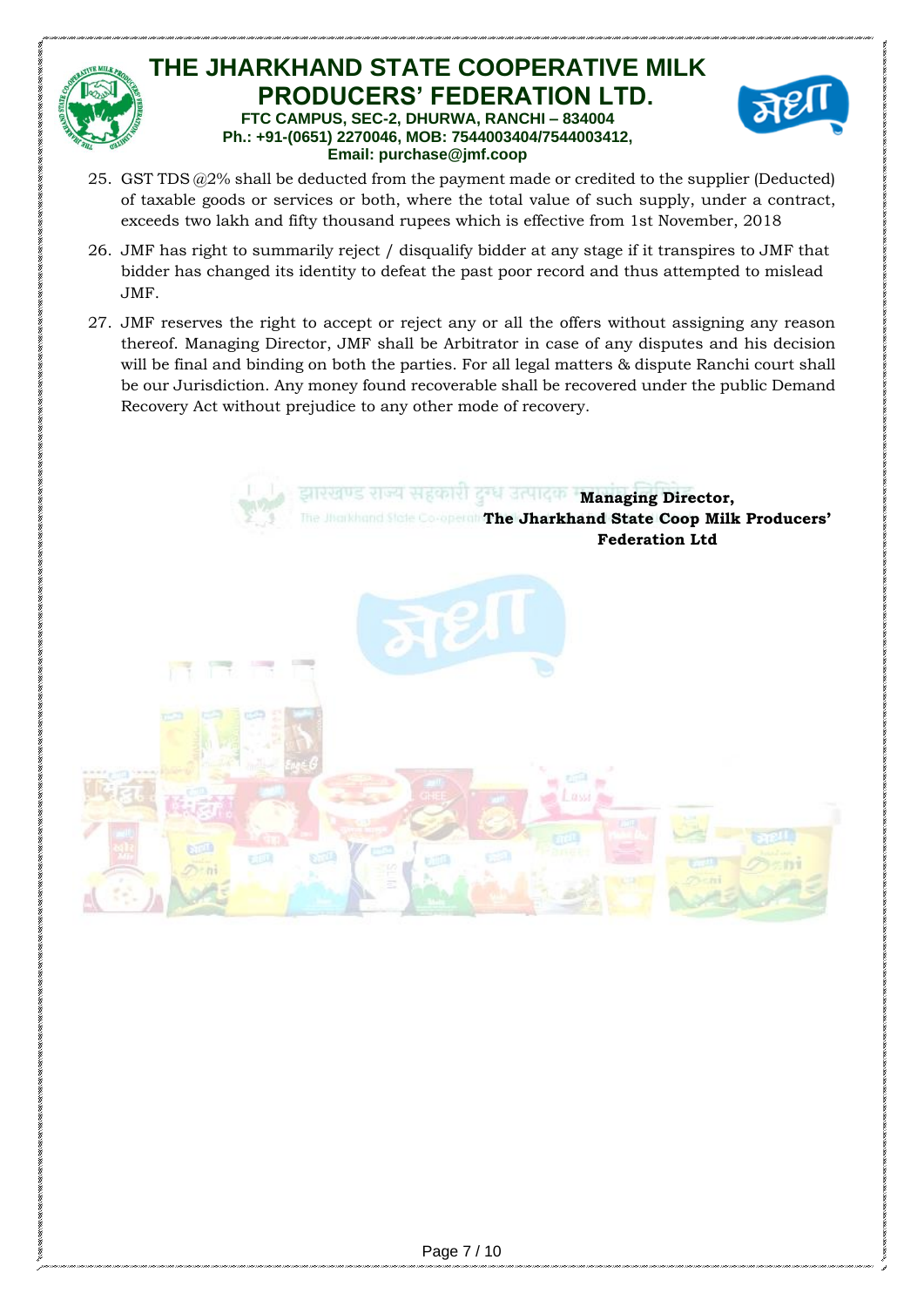

## **THE JHARKHAND STATE COOPERATIVE MILK PRODUCERS' FEDERATION LTD.**

**FTC CAMPUS, SEC-2, DHURWA, RANCHI – 834004 Ph.: +91-(0651) 2270046, MOB: 7544003404/7544003412, Email: purchase@jmf.coop**



## **ANNEXURE - I**

#### **TENDERER'S PROFILE**

| N <sub>o</sub> | Details                                                                                                                          |                                              |                                                         |            |  |
|----------------|----------------------------------------------------------------------------------------------------------------------------------|----------------------------------------------|---------------------------------------------------------|------------|--|
| $\mathbf{1}$   | Name of Vendor/Tenderer                                                                                                          |                                              |                                                         |            |  |
| $\overline{2}$ | Address of Registered Office                                                                                                     |                                              |                                                         |            |  |
|                |                                                                                                                                  |                                              |                                                         |            |  |
|                |                                                                                                                                  |                                              |                                                         |            |  |
| 3              | Address of Factory/Works                                                                                                         |                                              |                                                         |            |  |
|                |                                                                                                                                  |                                              |                                                         |            |  |
| 4              | Name of Contact Person                                                                                                           |                                              |                                                         |            |  |
| 5              | Contact Nos.                                                                                                                     |                                              |                                                         |            |  |
| 6              | Type of Firm: Ltd Co/ Pvt. Ltd. /<br>Partnership/ Proprietor The Jharkhand State Co-operative Milk Producers' Federation Limited |                                              |                                                         |            |  |
| 7              | Nature of Firm: Manufacturer/Traders /                                                                                           |                                              |                                                         |            |  |
|                | Autho. Dist. / Dealer                                                                                                            |                                              |                                                         |            |  |
| 8              | Year of Establishment                                                                                                            |                                              |                                                         |            |  |
| 9              | Name of Product, you Deal                                                                                                        |                                              | Please, Specify in separate sheet (As per below Format) |            |  |
|                |                                                                                                                                  | S. No                                        | Item Description (Shortly)                              | Make/Brand |  |
|                |                                                                                                                                  |                                              |                                                         |            |  |
| 10             | G.S.T. No & Reg. Date                                                                                                            |                                              |                                                         |            |  |
| 11             | PAN No & Date                                                                                                                    |                                              |                                                         |            |  |
| 12             | Turn Over Of last 3 Year (Rs.)                                                                                                   | 1.                                           | 2.                                                      | 3.         |  |
| 13             | If You have maintained any quality                                                                                               |                                              |                                                         |            |  |
|                | standard (Pl. Specify)                                                                                                           |                                              |                                                         |            |  |
| 14             | Name of Clients (If required, Pl. Specify<br>in separate sheet                                                                   |                                              | $\overline{2}$ .                                        | 3.         |  |
| 15             | Min. Lead Time Required (Days)                                                                                                   |                                              |                                                         |            |  |
| 16             | <b>Bank Details</b>                                                                                                              | Name of Bank :                               |                                                         |            |  |
|                |                                                                                                                                  | <b>Branch Address:</b>                       |                                                         |            |  |
|                |                                                                                                                                  |                                              |                                                         |            |  |
|                |                                                                                                                                  | Account No.<br><b>IFSC</b> Code              |                                                         |            |  |
| 17             | Documents to Be Attached                                                                                                         |                                              | 1. Copy of Registration + PAN Copy + GST Regn.          |            |  |
|                |                                                                                                                                  | 2. ISO Certificates3. Autho. Dealership      |                                                         |            |  |
|                |                                                                                                                                  | 4. Fin. Statements                           |                                                         |            |  |
|                |                                                                                                                                  | 5. Product Brochures 6. Copy of PO's (Min.5) |                                                         |            |  |
|                | Recommendation:                                                                                                                  |                                              |                                                         |            |  |
|                |                                                                                                                                  |                                              |                                                         |            |  |
|                |                                                                                                                                  |                                              |                                                         |            |  |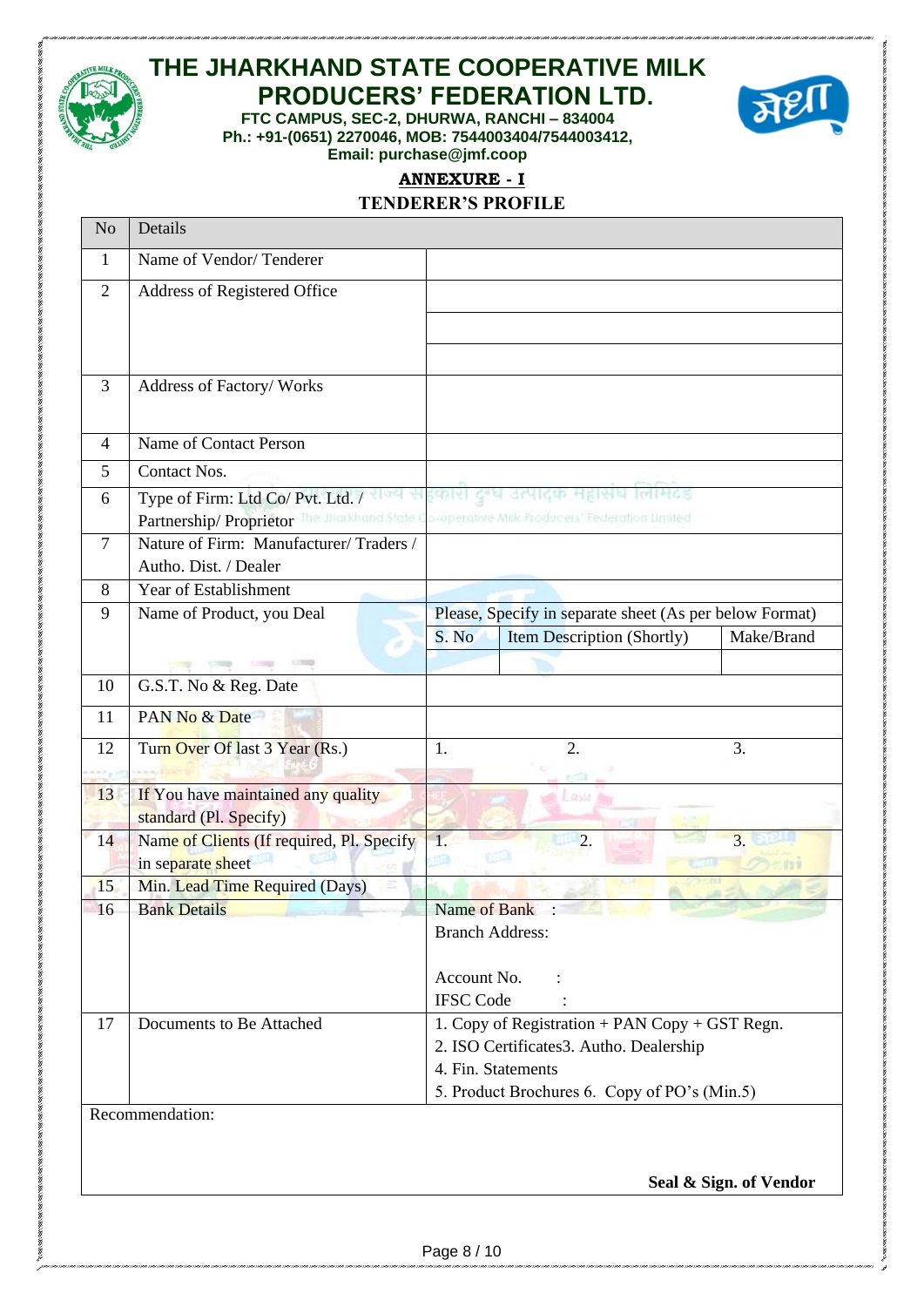

## **THE JHARKHAND STATE COOPERATIVE MILK PRODUCERS' FEDERATION LTD.**





#### **ANNEXURE -II PRICE/FINANCIAL BID**

|                                | מום משמחים ומטוח ו |                                                                                                                          |                                |                                           |                                                                |                        |  |
|--------------------------------|--------------------|--------------------------------------------------------------------------------------------------------------------------|--------------------------------|-------------------------------------------|----------------------------------------------------------------|------------------------|--|
| S1<br>No.                      |                    | <b>Item Description</b>                                                                                                  | Unit                           | Qty required                              | Ex Rate/ Unit $(\bar{z})$                                      | Total Amt. $(\bar{z})$ |  |
| $\mathbf{1}$                   |                    | Supply of Steam Coal (GCV 5500-5800), (Grade-A), Moisture<br>Content $r < 8\%$ and Ash Percentage $\lt r$ 14%) and $\lt$ | $\frac{\text{MT}}{\text{OPT}}$ | $\frac{150}{10100}$ लिमि $\overline{c}$ ड |                                                                |                        |  |
| <b>Transportation Charges:</b> |                    |                                                                                                                          |                                |                                           |                                                                |                        |  |
|                                |                    |                                                                                                                          |                                |                                           | <b>Sub Total</b>                                               |                        |  |
|                                |                    |                                                                                                                          |                                |                                           | GST:<br>$%$ :                                                  |                        |  |
| Total Amount $(\bar{z})$       |                    |                                                                                                                          |                                |                                           |                                                                |                        |  |
|                                |                    |                                                                                                                          |                                |                                           | <b>GST Cess</b><br>/ $MT:$                                     |                        |  |
|                                |                    |                                                                                                                          |                                |                                           | Grand Total: $(\bar{z})$                                       |                        |  |
|                                |                    | (In Words) Rupees_                                                                                                       |                                |                                           |                                                                |                        |  |
| Thanking you,                  |                    |                                                                                                                          |                                | <b>DESSE</b>                              | Yours faithfully,<br>Signature & Stamp of the Supplier/ Bidder |                        |  |
|                                |                    | Name of Tenderer: _                                                                                                      |                                |                                           |                                                                |                        |  |
|                                |                    |                                                                                                                          |                                |                                           |                                                                |                        |  |
|                                |                    | Post / Designation: _<br><u> 1980 - Jan Barat, margaret amerikan ba</u>                                                  |                                |                                           |                                                                |                        |  |